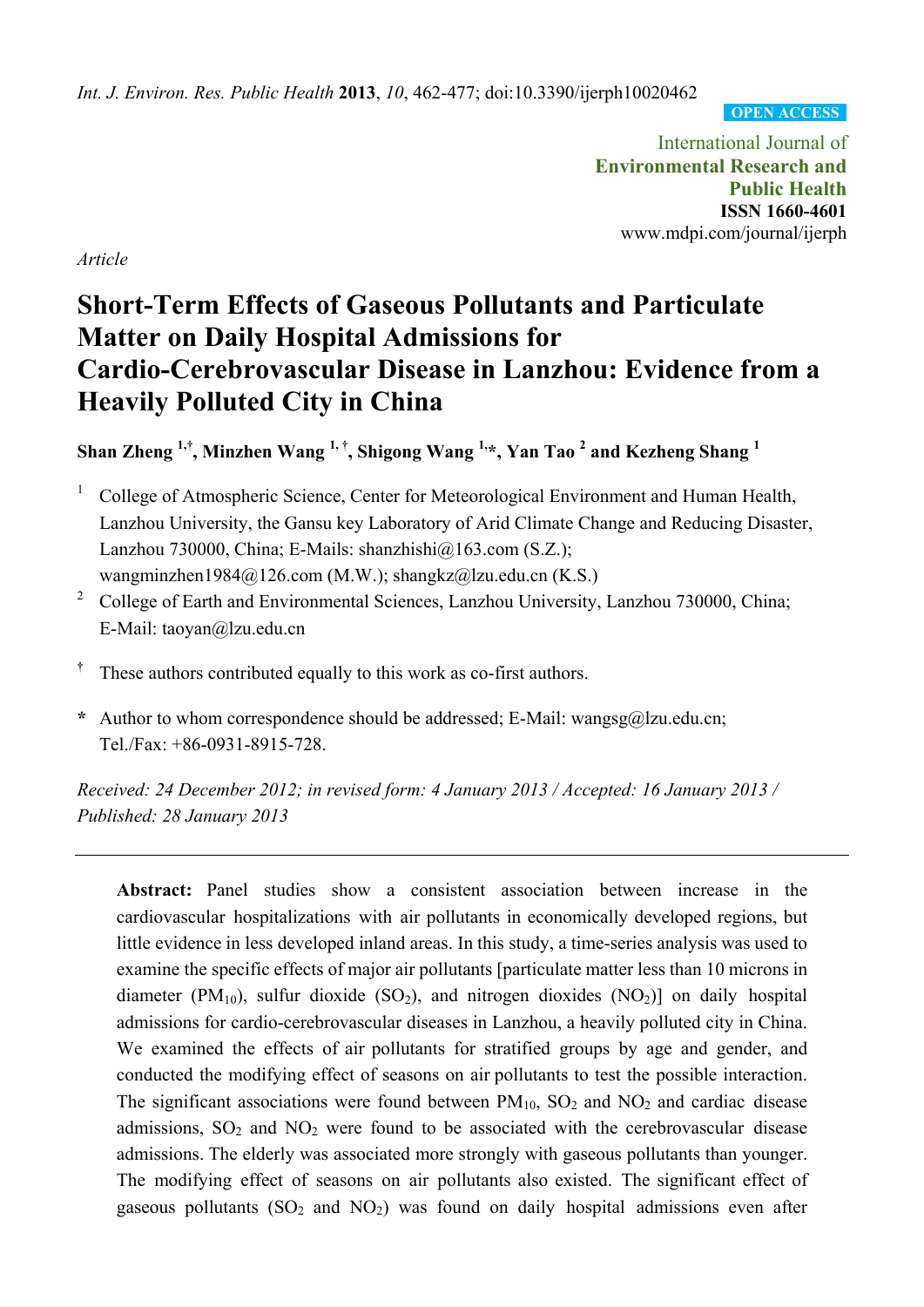adjustment for other pollutants except for  $SO<sub>2</sub>$  on cardiac diseases. In a word, this study provides the evidence for the detrimental short-term health effects of urban gaseous pollutants on cardio-cerebrovascular diseases in Lanzhou.

**Keywords:** gaseous pollutants; particle; cardio-cerebrovascular diseases; hospital admissions; time-series

## **1. Introduction**

According to the World Health Organization (WHO), cardiovascular diseases were the leading cause of noncommunicable diseases (NCD) around the World in 2008, which accounted for 48% of all NCD deaths, or nearly 30% of all global deaths. The burden of these diseases is rising disproportionately among lower income countries and populations [1]. In China, the largest developing country in the World, it has been a main public health event in the adult population of 40 years of age and older, accounting for approximately 43% of total mortality [2]. So far, among numerous factors, it was reported that short-term exposure to ambient air pollution has been associated with an increase mortality and morbidity of cardiovascular diseases [3–5].

Previously, associations between ambient air pollution and hospital admissions for cardiovascular disease have been extensively reported in developed countries [3,6–9], and only a few studies were conducted in large Asian cities [10,11]. In Mainland China, some researchers have evaluated the adverse effect of ambient air pollution on daily mortality and morbidity in several developed large cities, including Beijing [11,12], Shanghai [13,14], Tianjin [15], and Shenyang [16]. These studies also mostly focused on the relationship between ambient air pollution and broad categories of respiratory and cardiovascular causes of death and morbidity in the more developed area of China. The association between air pollution and subgroups of cardiovascular disease of hospital admissions is quite scarce in less developed inland cities of China. Additionally, gaseous and particulate air pollution in the Lanzhou Valley of Gansu Province is a well-known public health problem, and the highest concentrations of gaseous and particulate pollutants have been documented in the urban cities in China [17], even in the World [18], less evidence is available to illustrate the effect of ambient air pollution on hospital admissions for cardiovascular disease in Lanzhou, a heavily polluted city of western China. There remains a need for replicating the findings in less developed areas, where characteristics of levels of economic development, outdoor air pollution, socio-demographic status of local residents, weather patterns and latitudes may be different [19,20].

The aim of this paper is to identify the short-term effect of major air pollutants, including sulfur dioxide (SO<sub>2</sub>), nitrogen dioxides (NO<sub>2</sub>) and particulate matter less than 10 microns in diameter (PM<sub>10</sub>), on hospital admissions for cardio-cerebrovascular disease in Lanzhou, western China during 2001 to 2005. We examined the associations with overall and stratified groups by gender and age. The modifying effect of season on major air pollutants was conducted to test the possible interaction. Better understanding the adverse effect of outdoor air pollution on morbidity will provide relevant information for developing public health plans and risk assessments in the ambient environment.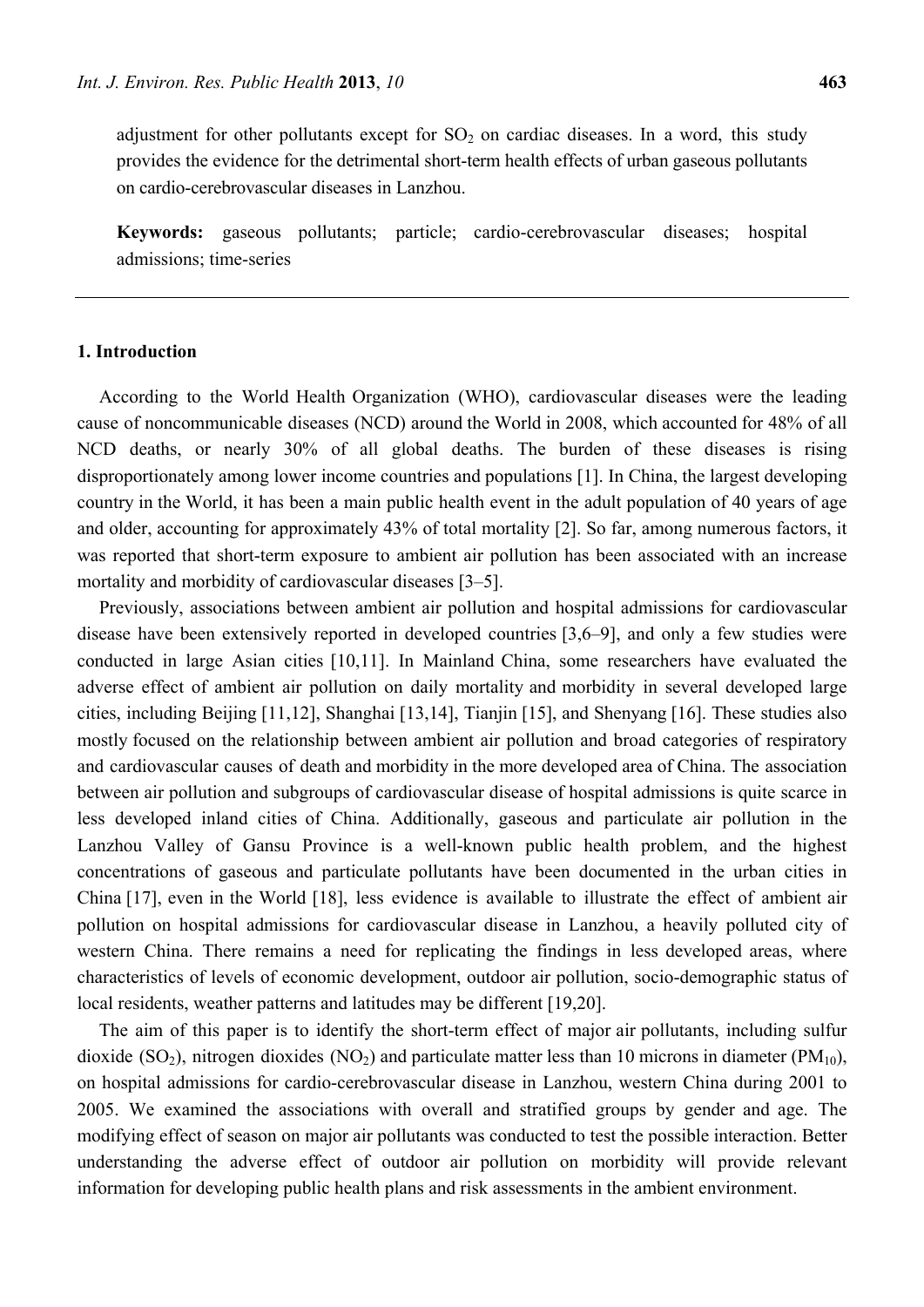#### **2. Materials and Methods**

#### *2.1. Data Collection*

Lanzhou is the capital and largest city of Gansu Province in northwest China. The city has a total area of about 13,086 square kilometers  $(km^2)$  including eight urban/suburban districts and a population of 3.14 million in the end of 2001. Our study area was limited in the urban districts of Lanzhou (1,632  $km<sup>2</sup>$ ) which had a population of 2.07 million by 2001. We exclude the suburban districts due to inadequate air pollution monitoring stations in that area. Lanzhou with four distinct seasons has a typical temperate, semi-arid continental monsoon climate and is characterized by dryness and coldness in winter and abundant sunlight in summer.

Data on daily hospital admissions for cardio-cerebrovascular disease was collected between 1 January 2001 and 31 December 2005 from four largest comprehensive hospitals in Lanzhou city. Generally, over 60% of local residents mainly choose these hospitals for diagnosis and treatment of cardiovascular diseases. Relevant information for each case of daily hospital admissions were collected, *i.e.*, age, gender, living address, the date of admission and discharge, and diagnostic. The cases were coded according to the International Classification of Disease, tenth revision (ICD-10) for diseases of the cardiac diseases (ICD10:I00-I52) and cerebrovascular diseases (ICD10:I60-I69) by the clinicians in division of cardiology. We used the primary diagnoses and excluded the diseases caused by unintentional injuries or surgeries. According to the living address of cases, the patients who lived in the residential areas around the hospitals or in the urban area were chosen in this study.



Figure 1. The locations of air pollutant monitoring stations and hospitals in Lanzhou.

The air pollution data during the study period, including sulfur dioxide  $(SO<sub>2</sub>)$ , nitrogen dioxide (NO<sub>2</sub>), and particulate matter less than 10  $\mu$ m in aerodynamic diameter (PM<sub>10</sub>), were obtained from the Lanzhou Environmental Monitoring Center. The center is part of a nationwide network of monitoring stations and reports daily observations to the China Environmental Monitoring Chief Station. The daily concentrations of each pollutant were averaged from the available monitoring results of four fixed stations located in the urban district of Lanzhou (Figure 1). In calculating the daily data there should be at least 75% 1-h values of that particular day, and for each monitoring station there should be at least 75% of daily data complete for the whole study period. The measurement methods for  $NO<sub>2</sub>$ ,  $SO<sub>2</sub>$ , and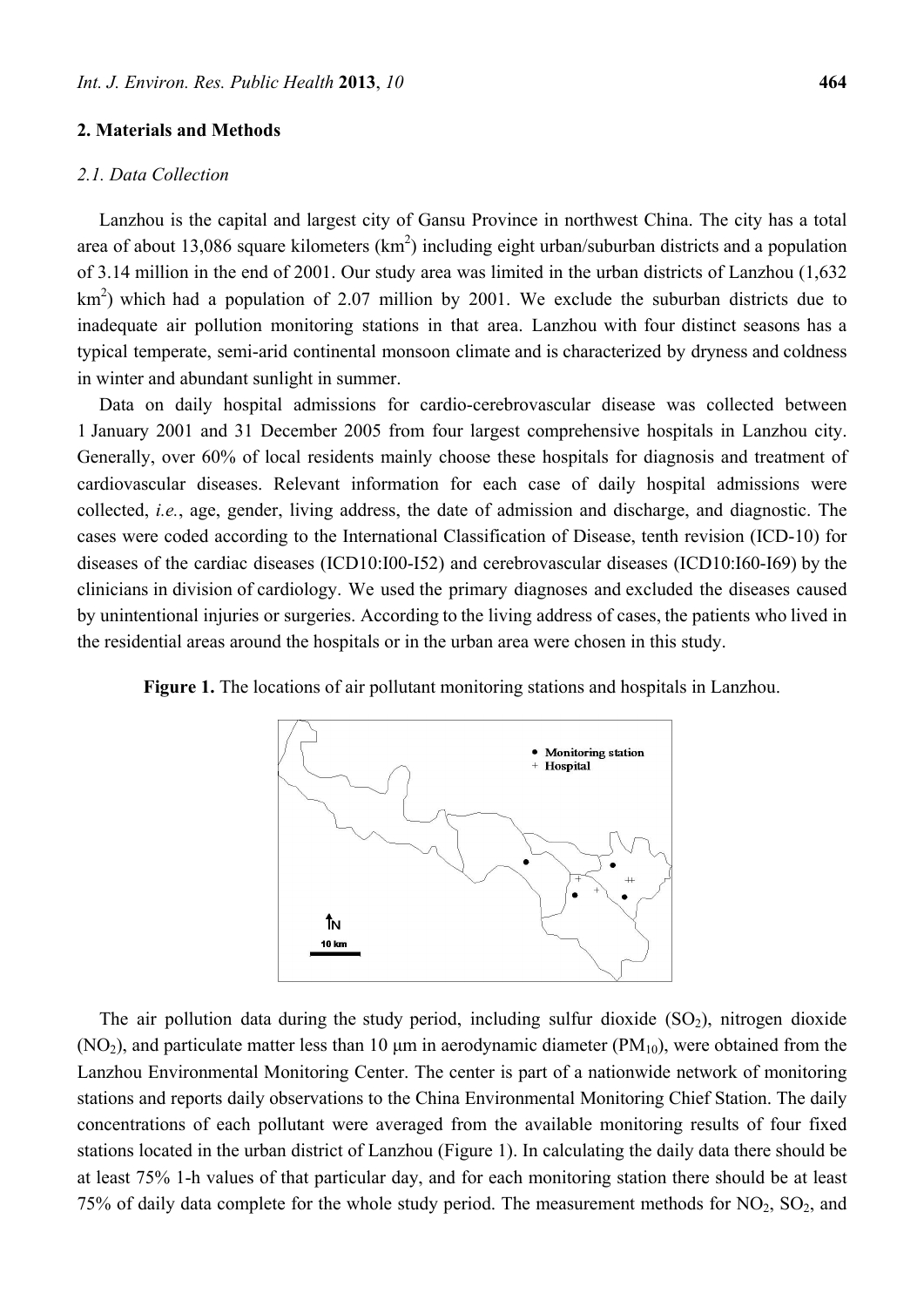PM<sub>10</sub> were chemiluminescence, ultraviolet absorption, and tapered element oscillating microbalance, respectively. To allow adjustment for the effect of weather on hospital admissions, daily average temperature and relative humidity during the study period were obtained from the Gansu Meteorological Bureau.

#### *2.2. Statistical Methods*

Spearman's correlation coefficients were used to evaluate the inter-relations between air pollutants and weather conditions. As the number of daily hospital admission data belongs to a kind of small probability event and has a Poisson distribution [21], Poisson generalized additive model (GAM) approach was used to explore the associations of major air pollutants with daily hospital admissions for cardio-cerebrovascular disease. We adjusted for day of the week (DOW) and holiday using the dummy variable. Cubic smoothing function for calendar time and year were used to control for long-term trends and seasonal patterns [22]. Other confounding factors, such as mean temperature and relative humidity were controlled by modeling with nonparametric smoothing functions in GAM model. The Akaike information criterion (AIC) was used to select the degree of freedom and measure goodness of fit [23].

Firstly, we set an independent model to explore the patterns of the relationship between the air pollutants and the hospitalizations. The independent model is described below:

$$
Log[E(Yt|X)] = \alpha + s(year, 5) + s(time, df) + DOW + \text{holiday} + s(tempetature, 3) + s(humidity, 3) + \beta Zt
$$
 (1)

where t refers to the day of the observation;  $E(Yt|X)$  denotes estimated daily hospital admissions counted on day t;  $\alpha$  is the intercept; s() denotes the cubic smoothing spline; time is days of calendar time on day t; year is the year on day t; df is the degree of freedom; DOW is the day of the week on day t. β represents the log-relative rate of hospitalization associated with a unit increase of air pollutants; Zt indicates the pollutant concentrations on day t.

Secondly, we created a binary variable for season, with 0 for warm season (from May to October) and 1 for cold season (November to April). Then we added a product term between pollutant concentrations and season into the core model to test the possible interaction between air pollution and season. Model 2 as follows:

$$
Log[E(Yt|X)] = \alpha + \beta 1 \text{ pollutant} + \beta 2 \text{ season} + \beta 3 \text{ pollutant} \times \text{ season} + COVs
$$
 (2)

where *COVs* were all time varying confounders identified in the core model (1).  $\beta_1$  signifies the main effect of the pollutant in the warm season, and  $(\beta_1 + \beta_3)$  was the pollutant effect in the cold season.  $\beta_2$  is a vector for coefficients of the season, and  $\beta_3$  is a vector for coefficients of the interactive term between the pollutant and the season [24].

Additionally, we examined associations stratified by gender (female and male) and age (<65 years, ≥65 years). We fitted also both single-pollutant models and multiple-pollutant models with a different combination of pollutants (up to two pollutants per model) to assess the stability of the major air pollutants effects on cardio-cerebrovascular admissions. Delayed effects were also considered to investigate with single day lags (from L0 to L3) and cumulative day lags (L01 and L03) for weather conditions and air pollutants. The current day temperature and humidity (L0) was selected to build the models due to the biggest effects. For example, a lag of 0 day (L0) represents the current-day pollutant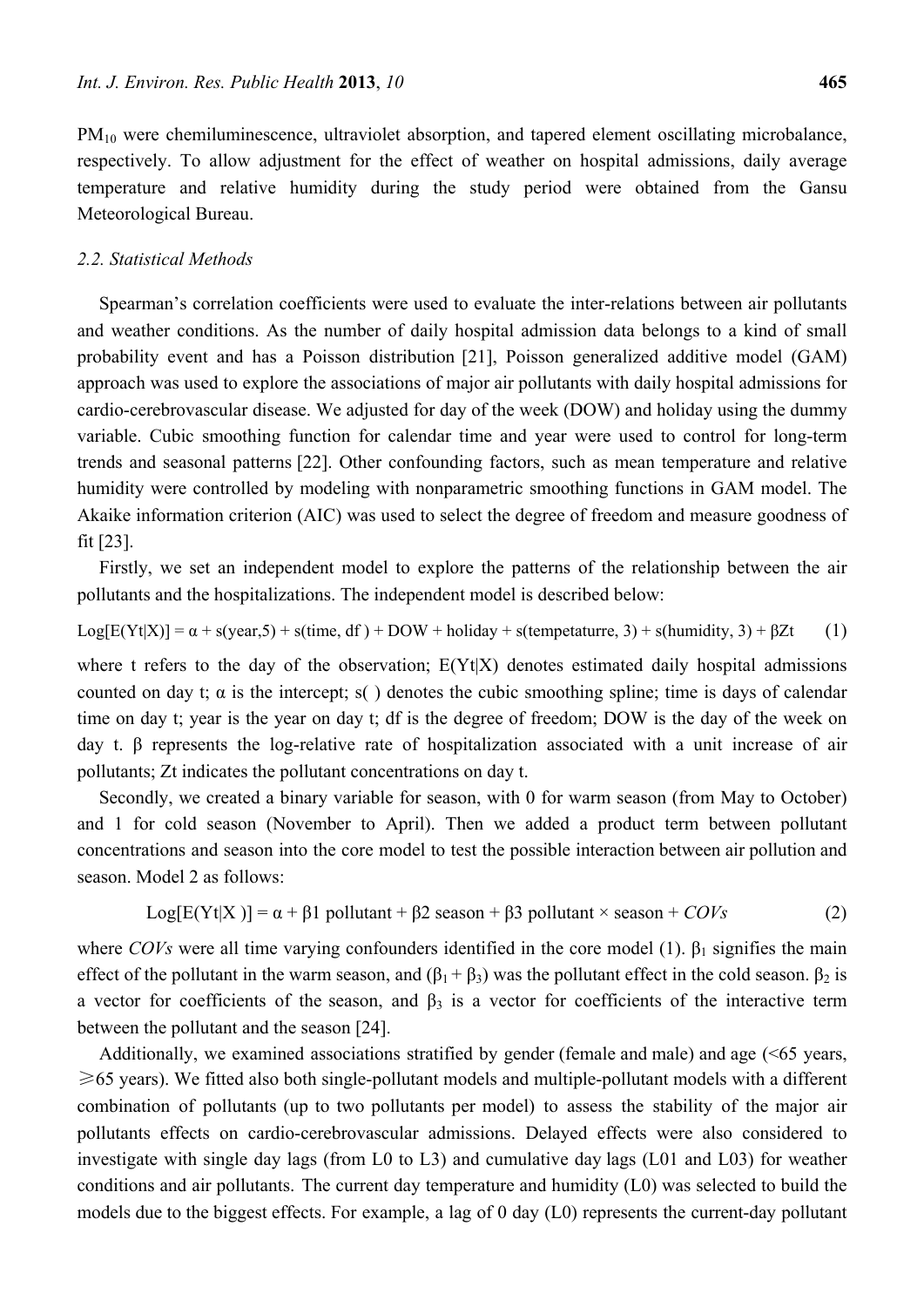concentrations, lag 01 means the 2-day moving average of current and previous day values. We chose the lagged day with the largest estimated effect in model (1) to analyze the other steps in the study. We also carried out sensitivity analysis to examine the impact of df selection for time trends on the effect estimates of air pollutants. The estimated effects were expressed as the increased percentage and their 95% confidence interval (95% CI) of the daily hospital admissions for cardio-cerebrovascular disease with an interquartile range (IQR) increase in daily gaseous pollutants. All analyses were running by R 2.14.0 statistical software by using mgcv package.

# **3. Results**

Summary statistics of hospital admissions, air pollutant concentrations, and meteorological data are shown in Table 1. From 2001 to 2005 (1,826 days), a total of 28,243 hospital admissions for cardio-cerebrovascular disease were recorded. On average, there were approximately 10 cases/day and 6 cases/day due to cardiac diseases and cerebrovascular diseases. During the period, the average concentrations of PM<sub>10</sub>, SO<sub>2</sub> and NO<sub>2</sub> were 187.07  $\mu$ g/m<sup>3</sup>, 79.11  $\mu$ g/m<sup>3</sup> and 45.81  $\mu$ g/m<sup>3</sup>, respectively, and they were higher in the cold season than in the warm season. The average concentration of  $PM_{10}$ was higher than the national secondary ambient air quality standard in China (150  $\mu$ g/m<sup>3</sup>). The average level of SO<sub>2</sub> was higher than the national primary ambient air quality standard in China (50  $\mu$ g/m<sup>3</sup>). The average temperature and relative humidity were 11.08 °C and 50.46%, respectively.

|                               | Mean   | <b>SD</b> | Min              | P <sub>25</sub> | Median | P75    | <b>Max</b> | <b>IQR</b> |
|-------------------------------|--------|-----------|------------------|-----------------|--------|--------|------------|------------|
| Daily Hospital admissions     |        |           |                  |                 |        |        |            |            |
| Cardiac diseases              | 9.65   | 5.64      | $\boldsymbol{0}$ | 5               | 9      | 13     | 36         | 8          |
| Cerebrovascular diseases      | 5.82   | 3.88      | $\mathbf{0}$     | $\overline{3}$  | 5      | 8      | 23         | 5          |
| Meteorology measures          |        |           |                  |                 |        |        |            |            |
| Temperature $(^{\circ}C)$     | 11.08  | 9.92      | $-12.20$         | 2.10            | 11.90  | 20.00  | 30.10      | 17.90      |
| Relative humidity $(\%)$      | 50.46  | 14.03     | 15.90            | 40.20           | 50.70  | 60.30  | 89.80      | 20.1       |
| Air pollutants concentrations |        |           |                  |                 |        |        |            |            |
| $PM_{10} (\mu g/m^3)$         | 187.07 | 125.78    | 16.00            | 101.00          | 148.00 | 235.00 | 2,561.00   | 134.00     |
| $SO_2(\mu g/m^3)$             | 79.11  | 61.43     | 2.00             | 37.00           | 58.00  | 106.00 | 371.00     | 69.00      |
| $NO2(\mu g/m3)$               | 45.81  | 29.30     | 4.00             | 25.00           | 37.50  | 56.00  | 260.00     | 31.00      |
| Cold season <sup>a</sup>      |        |           |                  |                 |        |        |            |            |
| $PM_{10} (\mu g/m^3)$         | 276.04 | 214.39    | 21.00            | 149.00          | 222.00 | 333.00 | 2561.00    | 184.00     |
| $SO_2(\mu g/m^3)$             | 114.87 | 66.76     | 6.00             | 65.00           | 100.00 | 148.00 | 371.00     | 83.00      |
| $NO2(\mu g/m3)$               | 58.78  | 33.15     | 4.00             | 35.00           | 50.00  | 75.00  | 260.00     | 40.00      |
| Warm season <sup>b</sup>      |        |           |                  |                 |        |        |            |            |
| $PM_{10} (\mu g/m^3)$         | 125.69 | 65.71     | 16.00            | 86.00           | 114.00 | 149.00 | 880.00     | 63.00      |
| $SO_2(\mu g/m^3)$             | 43.89  | 24.53     | 2.00             | 28.00           | 40.00  | 54.00  | 182.00     | 26.00      |
| $NO2(\mu g/m3)$               | 33.04  | 17.15     | 4.00             | 22.00           | 29.00  | 40.00  | 123.00     | 18.00      |

**Table 1.** Summary statistics of daily hospital admissions, air pollutant concentrations, and weather conditions in Lanzhou (2001–2005).

SD: standard deviation; Min: minimum; P25: <sup>25</sup>th percentile; P75: <sup>75</sup>th percentile; Max: maximum; IQR: inter quartile range. <sup>*a*</sup> Cool season: from November to April; <sup>*b*</sup> Warm season: from May to October.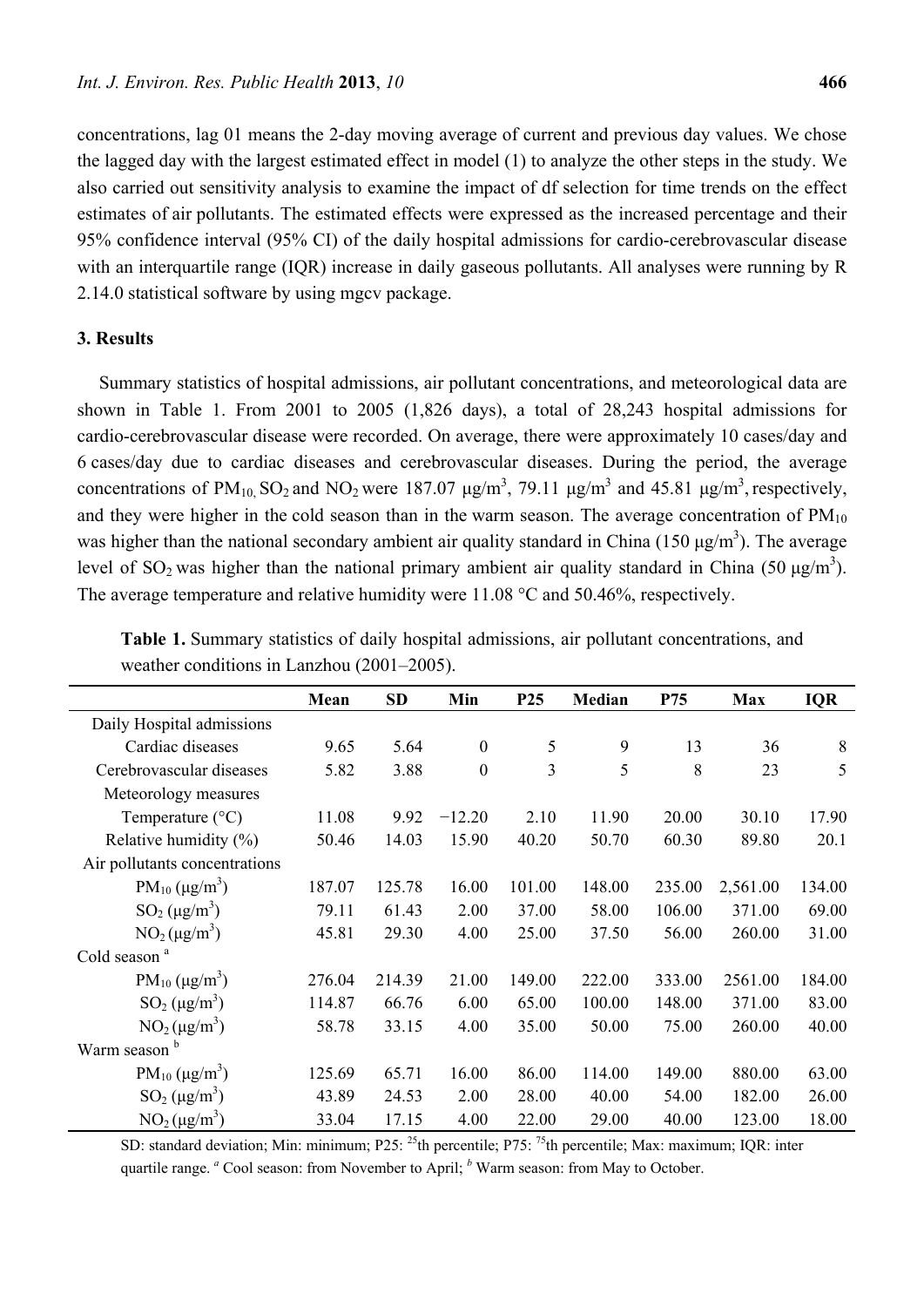Table 2 shows the correlations between air pollutants, temperature, and relative humidity.  $PM_{10}$ ,  $SO<sub>2</sub>$  and  $NO<sub>2</sub>$  had a strong positive correlation with each other, and were negatively correlated with temperature and relative humidity.

**Table 2.** Spearman's correlations between daily weather conditions and air pollutant concentrations in Lanzhou (2001–2005).

|                 |                        | <b>Temperature</b> Relative humidity | $PM_{10}$  | SO <sub>2</sub> |
|-----------------|------------------------|--------------------------------------|------------|-----------------|
| $PM_{10}$       | $-0.454$ <sup>**</sup> | $-0.320$ <sup>**</sup>               |            |                 |
| SO <sub>2</sub> | $-0.585$ <sup>**</sup> | $-0.296$ <sup>**</sup>               | $0.624$ ** |                 |
| NO <sub>2</sub> | $-0.465$ <sup>**</sup> | **<br>$-0.218$                       | $0.643$ ** | $0.640^{**}$    |
|                 |                        | ** $P < 0.01$                        |            |                 |

Table 3 shows the estimates for the percent change in hospital admissions for cardiac and cerebrovascular disease associated with an IQR increase of air pollutants in different lag structures after adjustment for the long-term trend, DOW, holiday and weather conditions. Significant associations were found between air pollution and daily hospital admissions for cardio-cerebrovascular disease in Lanzhou. Regarding the time sequence of the associations, greater estimates were found for  $PM_{10}$  at lag 01 day (L01) in cardiac hospital admissions,  $SO_2$  at lag 0 day (L0) and lag 03 day (L03) in cardiac and cerebrovascular hospital admissions, while there was a more delayed relation (lag 02–03 day) for  $NO<sub>2</sub>$  in cardiac and cerebrovascular disease. For instance, an IQR increase in the 2-day moving average of  $PM_{10}$ (Lag01) was associated with an increase of 2.32% (95%CI: 0.55%~4.12%) in cardiac disease admissions, An IQR increase of  $SO_2$  corresponded to a 2.34% (95%CI: 0.23%~4.49%) increase in the number of hospital admissions for cardiac disease at lag 0 day, and 5.53% (95%CI: 1.69%~9.53%) for cerebrovascular disease at lag 03 day. An IQR increase in the 3-day and 4-day moving average of  $NO<sub>2</sub> (Lag02 and Lag03)$  was associated with an increase of 3.94% (95%CI: 1.83%~6.09%) in cardiac disease admissions, 4.76% (95%CI: 1.45%~8.19%) in cerebrovascular disease admissions.

| Lag structures |                    | <b>Cardiac diseases</b> |         | Cerebrovascular diseases |         |  |  |
|----------------|--------------------|-------------------------|---------|--------------------------|---------|--|--|
|                |                    | Change $% (95\%CI)$     | P value | Change $% (95\%CI)$      | P value |  |  |
| $PM_{10}$      | Single-day lag     |                         |         |                          |         |  |  |
|                | $\theta$           | $1.28(-0.21-2.80)$      | 0.09    | $-0.77(-3.44{\sim}1.97)$ | 0.58    |  |  |
|                |                    | 1.66(0.13~3.20)         | 0.03    | $-1.43(-3.64-0.83)$      | 0.21    |  |  |
|                | 2                  | 1.54(0.06~3.05)         | 0.04    | $-1.38(-3.47-0.76)$      | 0.20    |  |  |
|                | 3                  | $-0.25(-1.66-1.19)$     | 0.74    | $-1.50(-3.45-0.50)$      | 0.14    |  |  |
|                | Cumulative-day lag |                         |         |                          |         |  |  |
|                | 01                 | $2.32(0.55-4.12)$       | 0.01    | $-1.72(-4.60-1.25)$      | 0.25    |  |  |
|                | 02                 | $2.13(0.15-4.15)$       | 0.03    | $-2.39(-5.43-0.75)$      | 0.13    |  |  |
|                | 03                 | $0.91(-1.19-3.06)$      | 0.40    | $-3.01(-6.12-0.21)$      | 0.18    |  |  |

**Table 3.** Percent change (mean and 95%CI) of the association between an IQR increase in pollutant concentrations and daily hospital admissions in Lanzhou from 2001 to 2005.**\***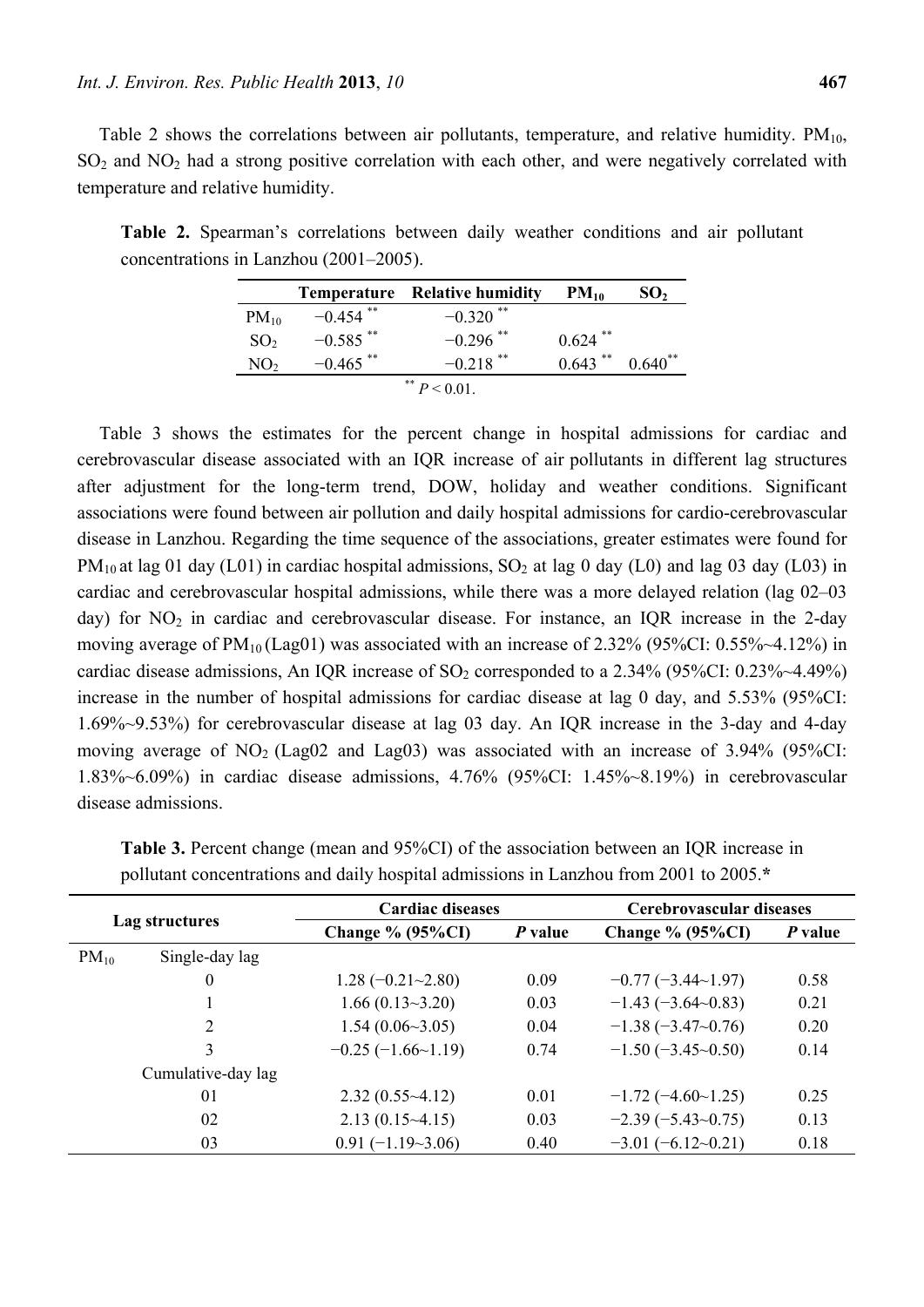| SO <sub>2</sub> | Single-day lag     |                          |        |                               |        |
|-----------------|--------------------|--------------------------|--------|-------------------------------|--------|
|                 | $\bf{0}$           | 2.34(0.23~4.49)          | 0.03   | 3.80(0.63~7.08)               | 0.02   |
|                 | 1                  | $0.81(-1.27-2.92)$       | 0.45   | 4.03(0.87~7.29)               | 0.01   |
|                 | $\overline{2}$     | $1.82 (-0.26 - 3.95)$    | 0.09   | 4.26(1.07~7.55)               | 0.01   |
|                 | 3                  | $1.24 (-0.85 \sim 3.38)$ | 0.25   | $3.09(-0.09-6.37)$            | 0.06   |
|                 | Cumulative-day lag |                          |        |                               |        |
|                 | 01                 | $1.98 (-0.31 - 4.32)$    | 0.09   | $4.71(1.23 \times 8.30)$      | 0.01   |
|                 | 02                 | $2.29(-0.11-4.76)$       | 0.06   | $5.40(1.72 \rightarrow 9.23)$ | < 0.00 |
|                 | 03                 | $2.29(-0.21-4.86)$       | 0.07   | 5.53 $(1.69 - 9.53)$          | < 0.00 |
| NO <sub>2</sub> | Single-day lag     |                          |        |                               |        |
|                 | $\theta$           | 3.47(1.67~5.30)          | < 0.00 | $4.06(1.36-6.84)$             | < 0.00 |
|                 | 1                  | 2.68(0.87~4.52)          | < 0.00 | $3.26(0.56-6.04)$             | 0.02   |
|                 | $\overline{2}$     | $2.43(0.60-4.29)$        | 0.01   | $2.43 (-0.29 - 5.22)$         | 0.08   |
|                 | 3                  | $1.42 (-0.39 - 3.27)$    | 0.13   | $3.04(0.30-5.86)$             | 0.03   |
|                 | Cumulative-day lag |                          |        |                               |        |
|                 | 01                 | $3.78(1.80-5.80)$        | < 0.00 | $4.39(1.43 \sim 7.43)$        | < 0.00 |
|                 | 02                 | $3.94(1.83 - 6.09)$      | < 0.00 | 4.40 $(1.25 \sim 7.64)$       | 0.01   |
|                 | 03                 | $3.77(1.55-6.03)$        | < 0.00 | $4.76(1.45-8.19)$             | < 0.00 |

**Table 3.** *Cont.* 

**\*** Models were controlled for the time trend, DOW, holiday, mean temperature and humidity.

Figure 2 shows graphically the exposure-response relationships between air pollutants and daily hospital admissions for cardio-cerebrovascular disease in the single-pollutant models. There were similar positive linear relationships between air pollutants and cardiac and cerebrovascular hospital admissions, which indicated the relative risk of hospital admissions increased as air pollution increased in Lanzhou during the study period. Since there was no significant association between cerebrovascular disease and  $PM_{10}$ , we did not give the figure.

**Figure 2.** Smoothing plots of air pollutants against hospital admissions risk of cardiac and cerebrovascular diseases. X-axis is the pollutant (PM<sub>10</sub> or SO<sub>2</sub> or NO<sub>2</sub>) ( $\mu$ g/m<sup>3</sup>). The solid lines indicate the estimated mean percentage of change in daily hospital admission, and the dotted lines represent twice the point-wise standard error **\*** . **\*** The greatest effects of single-day lag  $0$  (L0) SO<sub>2</sub> and cumulative-day lag (Lag01 for PM<sub>10</sub>, lag02 for NO<sub>2</sub>) were used for cardiac hospital admissions; cumulative-day lag  $03$  (L03) SO<sub>2</sub> and NO<sub>2</sub> were used for cerebrovascular hospital admissions. All models were controlled for the time trend, DOW, holiday, mean temperature and humidity.

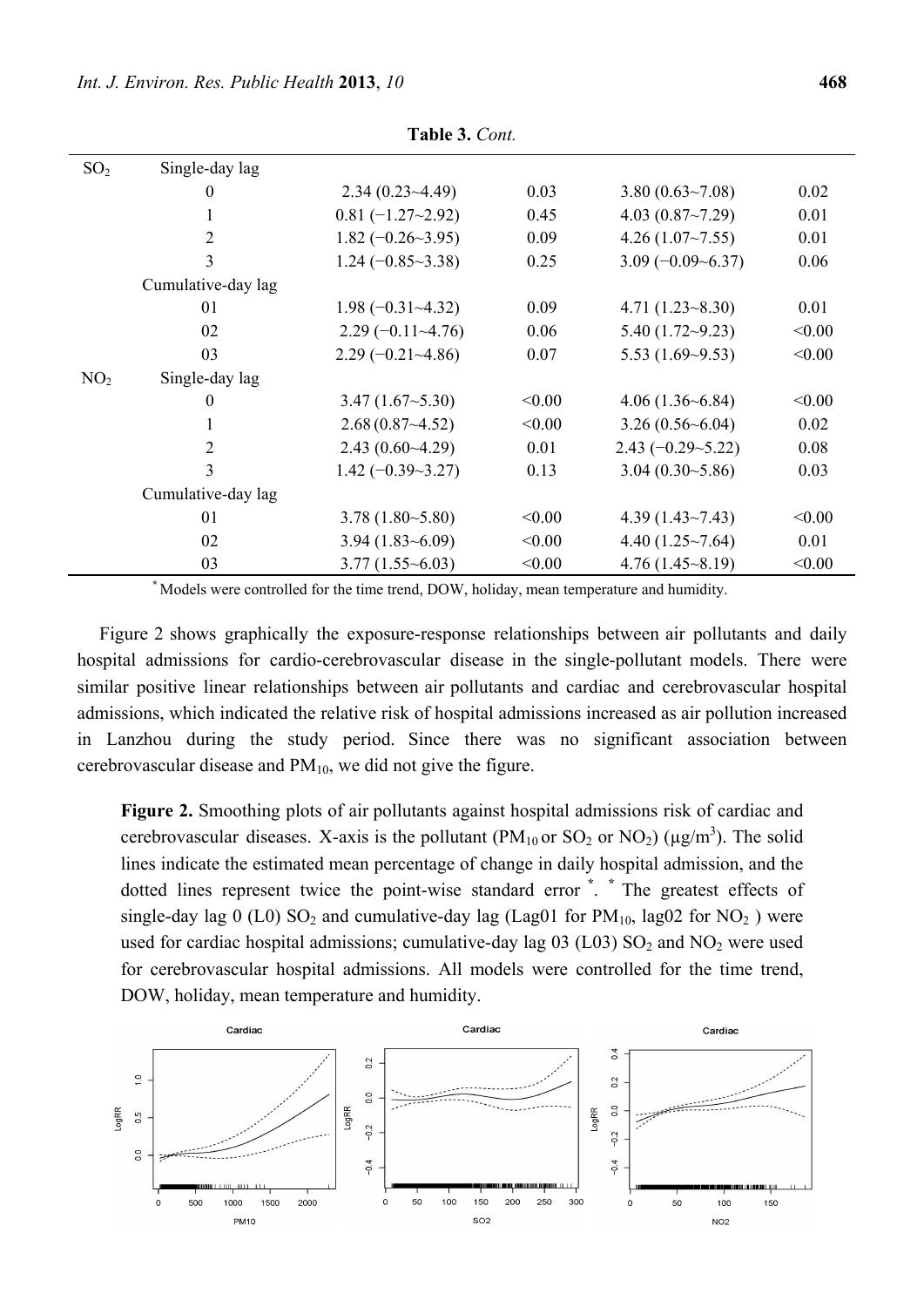



Table 4 shows the magnitude of the effects of air pollutants varied with gender and age. The significant associations were found between air pollutants and hospital admissions by gender. The effects of gaseous pollutants showed the greater association with cardiac-cerebrovascular diseases than the particulate matter in male and female. Percent increases of cardiac-cerebrovascular diseases in female were significantly greater than in male except for  $SO<sub>2</sub>$  on cerebrovascular diseases. In two different age groups, the significant effects of air pollutants on hospital admissions clearly increased with age with the exception of the effect of  $SO_2$  on cardiac hospital admissions.

|           |                 |                | <b>Cardiac diseases</b> |                | Cerebrovascular diseases |                         |                |  |  |
|-----------|-----------------|----------------|-------------------------|----------------|--------------------------|-------------------------|----------------|--|--|
|           |                 | n <sup>a</sup> | Change $% (95\%CI)$     | <i>p</i> value | N <sup>a</sup>           | Change $% (95\%CI)$     | <i>p</i> value |  |  |
| Gender    |                 |                |                         |                |                          |                         |                |  |  |
| Male      | $PM_{10}$       | 5.94           | $2.05(-0.17-4.32)$      | 0.07           | 3.79                     | $-0.21 (-3.47 - 3.17)$  | 0.90           |  |  |
|           | SO <sub>2</sub> |                | $2.33(-0.72-5.49)$      | 0.14           |                          | 6.47(2.41~10.68)        | < 0.00         |  |  |
|           | NO <sub>2</sub> |                | 3.64(0.54~6.84)         | 0.02           |                          | $4.45(0.38-8.68)$       | 0.03           |  |  |
| Female    | $PM_{10}$       | 3.71           | $2.99(0.10-5.96)$       | 0.04           | 2.03                     | $-3.72(-8.39-1.19)$     | 0.14           |  |  |
|           | SO <sub>2</sub> |                | 5.82(1.63~10.17)        | 0.01           |                          | $2.65(-3.53-9.24)$      | 0.41           |  |  |
|           | NO <sub>2</sub> |                | 6.25(1.98~10.70)        | < 0.00         |                          | 6.06(0.47~11.95)        | 0.03           |  |  |
| Age       |                 |                |                         |                |                          |                         |                |  |  |
| <65       | $PM_{10}$       | 4.15           | $2.19(-0.35-4.80)$      | 0.09           | 2.98                     | $-0.65(-4.39-3.25)$     | 0.74           |  |  |
|           | SO <sub>2</sub> |                | $2.82(-0.41-6.16)$      | 0.09           |                          | $3.97(-1.32-9.55)$      | 0.14           |  |  |
|           | NO <sub>2</sub> |                | $3.04 (-0.15 - 6.33)$   | 0.06           |                          | $2.92(-1.44 \sim 7.47)$ | 0.19           |  |  |
| $\geq 65$ | $PM_{10}$       | 5.50           | 2.47(0.03~4.98)         | 0.04           | 2.84                     | $-1.98(-5.79-1.98)$     | 0.32           |  |  |
|           | SO <sub>2</sub> |                | $2.05(-0.69-4.86)$      | 0.14           |                          | $6.15(0.77{\sim}11.83)$ | 0.02           |  |  |
|           | NO <sub>2</sub> |                | 4.60 $(1.83 \sim 7.45)$ | < 0.00         |                          | 5.85(1.15~10.78)        | 0.01           |  |  |

**Table 4.** A Percent change (mean and 95%CI) of daily hospital admissions with an IQR increase in pollutant concentrations by gender and age group in Lanzhou from 2001 to 2005**\***.

 $*$  The greatest effects of single-day lag 0 (L0) SO<sub>2</sub> and cumulative-day lag (Lag01 for PM<sub>10</sub>, lag02 for NO<sub>2</sub>) were used for cardiac hospital admissions; single-day lag 0 (L0)  $PM_{10}$  and cumulative-day lag 03 (L03) SO<sub>2</sub> and NO<sub>2</sub> were used for cerebrovascular hospital admissions. All models were controlled for the time trend, DOW, holiday, mean temperature and humidity.<sup>a</sup> Number of daily hospital admissions.

Table 5 shows the effects of air pollutants on daily hospital admissions across seasons, with the interaction terms of pollution concentrations and the season. We observed the significant associations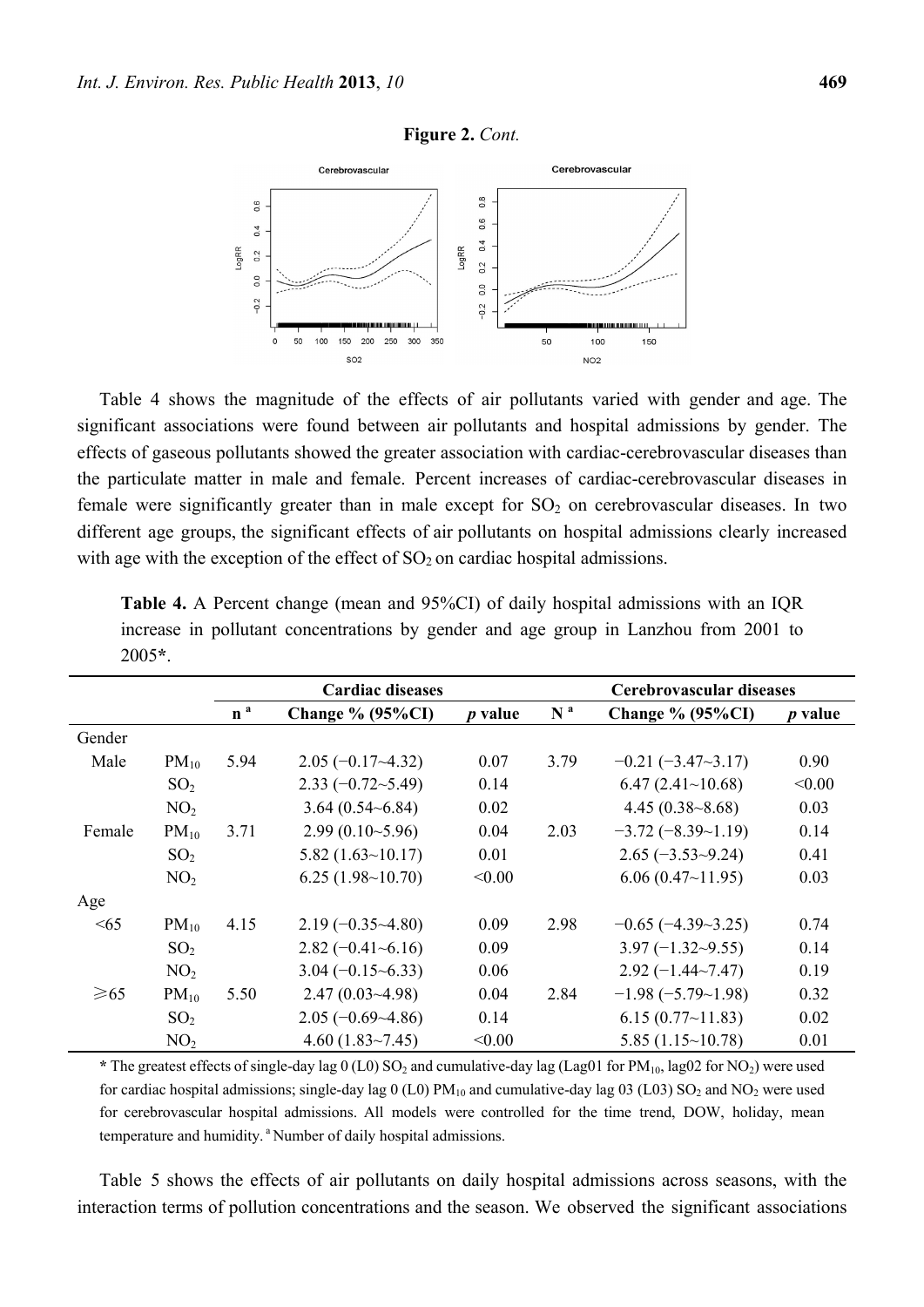both in the cold season and warm season. In the cold season, the significant positive relationships were observed between  $PM_{10}$  and  $NO<sub>2</sub>$  and cardiac disease hospitalizations. Similarly, significant associations of  $NO<sub>2</sub>$  and  $SO<sub>2</sub>$  with cerebrovascular disease hospitalizations were observed. In the warm season, only  $NO<sub>2</sub>$  was significantly associated with increased cardiac disease admissions, and the effect estimates were higher than that in the cold season.

**Table 5.** Percent change (mean and 95%CI) of daily hospital admissions associated with an IQR increase in pollutant concentrations modified by season level in Lanzhou from 2001 to 2005 **\***.

| Season <sup>a</sup> |                | <b>Cardiac diseases</b>   |                | Cerebrovascular diseases |                           |                |  |  |
|---------------------|----------------|---------------------------|----------------|--------------------------|---------------------------|----------------|--|--|
|                     | n <sup>b</sup> | Change $% (95\%CI)$       | <i>p</i> value | n <sup>b</sup>           | Change $\%$ (95%CI)       | <i>p</i> value |  |  |
| Cold season         |                |                           |                |                          |                           |                |  |  |
| $PM_{10}$           | 9.72           | 7.92(1.91~14.30)          | 0.01           | 5.58                     | $-4.67(-13.0-4.58)$       | 0.31           |  |  |
| SO <sub>2</sub>     |                | $2.02(-0.21-4.29)$        | 0.08           |                          | 5.76(1.65~10.04)          | 0.01           |  |  |
| NO <sub>2</sub>     |                | $2.94(0.68-5.25)$         | 0.01           |                          | $4.58(1.02 \times 8.27)$  | 0.01           |  |  |
| Warm season         |                |                           |                |                          |                           |                |  |  |
| $PM_{10}$           | 9.59           | $5.81 (-0.20 \sim 12.18)$ | 0.06           | 6.06                     | $-2.90(-6.11-0.41)$       | 0.08           |  |  |
| SO <sub>2</sub>     |                | $1.97 (-3.82 - 8.10)$     | 0.51           |                          | $2.81 (-7.84 \sim 14.68)$ | 0.62           |  |  |
| NO <sub>2</sub>     |                | 8.41(3.69~13.34)          | < 0.00         |                          | $5.39(-1.74\sim13.03)$    | 0.14           |  |  |

\* The greatest effects of single-day lag 0 (L0) SO<sub>2</sub> and cumulative-day lag (Lag01 for PM<sub>10</sub>, lag02 for NO<sub>2</sub>) were used for cardiac hospital admissions; single-day lag  $0$  (L0) PM<sub>10</sub> and cumulative-day lag 03 (L03) SO<sub>2</sub> and NO<sub>2</sub> were used for cerebrovascular hospital admissions. All models were controlled for the time trend, DOW, holiday, mean temperature and humidity. <sup>a.</sup> Product term of a pollutant and season (binary variables for the cold or warm season) was added to the model. <sup>b</sup> Number of daily hospital admissions.

| Table 6. Percent change (mean and 95%CI) of daily hospital admissions of Lanzhou   |  |  |  |  |  |  |
|------------------------------------------------------------------------------------|--|--|--|--|--|--|
| associated with an IQR increase in pollutant concentrations in single and multiple |  |  |  |  |  |  |
| pollutants models. *                                                               |  |  |  |  |  |  |

|                               | <b>Cardiac diseases</b>       |                | Cerebrovascular diseases      |           |  |  |  |
|-------------------------------|-------------------------------|----------------|-------------------------------|-----------|--|--|--|
| <b>Models</b>                 | Change $% (95\%CI)$           | <i>p</i> value | Change $% (95\%CI)$           | $p$ value |  |  |  |
| $PM_{10}$                     | $2.13(0.15-4.15)$             | 0.03           | $-2.39(-5.43-0.75)$           | 0.13      |  |  |  |
| $+ SO2$                       | $1.97(-0.03-4.01)$            | 0.05           | $-1.84(-4.88-1.29)$           | 0.25      |  |  |  |
| $+ NO2$                       | $1.27(-0.80-3.38)$            | 0.23           | $-2.10(-5.14-1.05)$           | 0.19      |  |  |  |
| $+ SO2+ NO2$                  | $1.27(-0.80-3.38)$            | 0.23           | $-2.04(-5.10-1.12)$           | 0.20      |  |  |  |
| SO <sub>2</sub>               | $2.29(-0.11-4.76)$            | 0.06           | $5.40(1.72 \rightarrow 9.23)$ | < 0.00    |  |  |  |
| $+$ PM <sub>10</sub>          | $2.58(-0.29-5.54)$            | 0.08           | 8.52(4.65~12.53)              | < 0.00    |  |  |  |
| $+ NO2$                       | $-0.24(-3.57-3.22)$           | 0.89           | 5.82(1.34~10.50)              | 0.01      |  |  |  |
| + $PM_{10}$ + NO <sub>2</sub> | $-0.05$ ( $-3.45 \sim 3.46$ ) | 0.98           | 5.86(1.37~10.54)              | 0.01      |  |  |  |
| NO <sub>2</sub>               | $3.94(1.83 - 6.09)$           | < 0.00         | $4.40(1.25 \sim 7.64)$        | 0.01      |  |  |  |
| $+$ PM <sub>10</sub>          | $4.16(1.55-6.84)$             | < 0.00         | 6.97(3.59~10.46)              | < 0.00    |  |  |  |
| $+ SO2$                       | 4.71 $(1.64 \sim 7.88)$       | < 0.00         | 4.00(0.08~8.07)               | 0.04      |  |  |  |
| + $PM_{10}$ + SO <sub>2</sub> | $4.18(1.02 \times 7.45)$      | 0.01           | 4.82 $(0.81 - 8.98)$          | 0.02      |  |  |  |

**\*** Cumulative-day lag 02 (L02) of air pollutants was used for cardiac and cerebrovascular hospital admissions. All models were controlled for the time trend, DOW, holiday, mean temperature and humidity.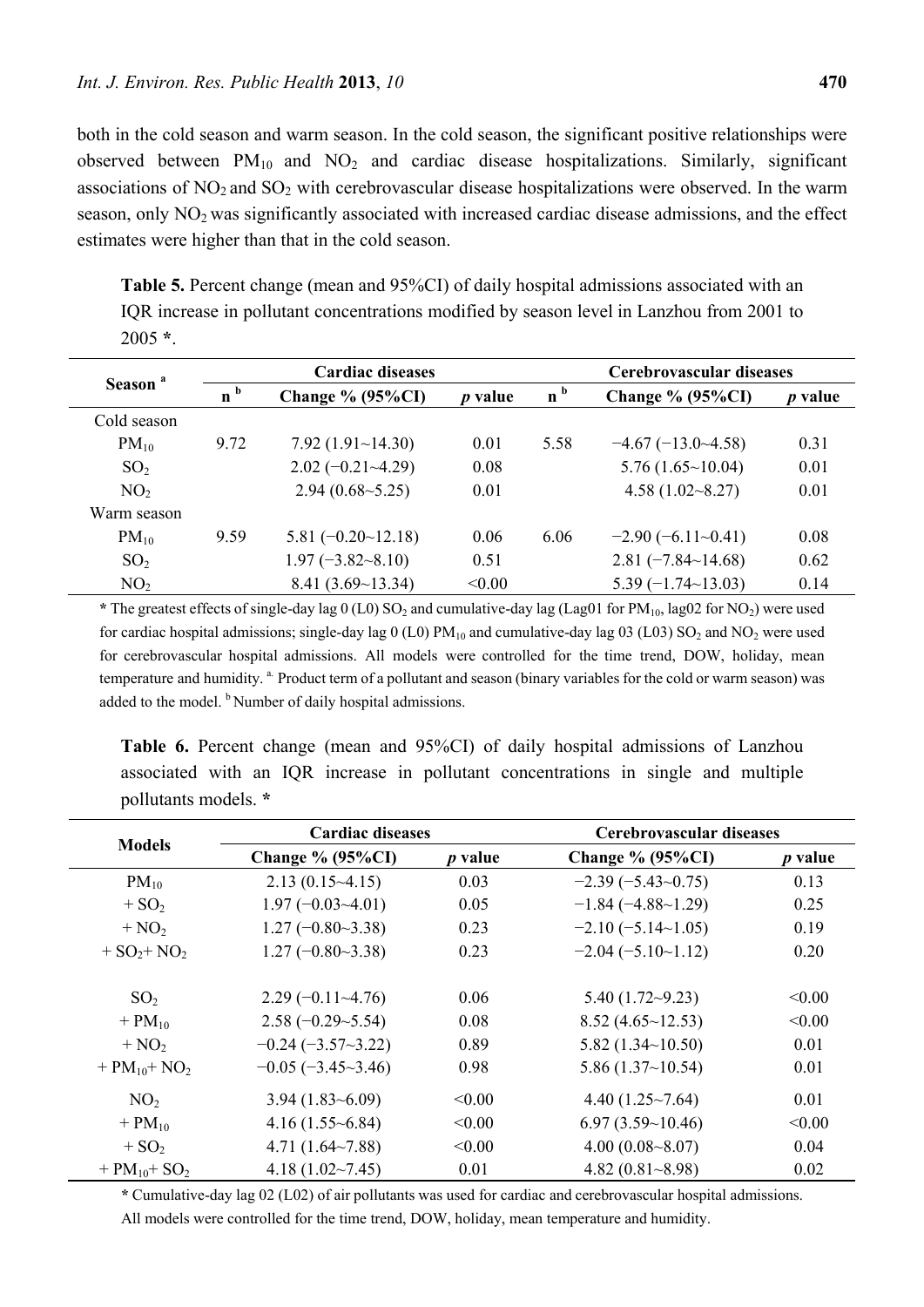Table 6 compares the results of single-pollutant and multiple-pollutant models. For cardiac disease hospital admissions, the effect of  $PM_{10}$  reduced and became insignificant after adjusting other pollutants,  $SO<sub>2</sub>$  has no significant effect either before or after adjustment for co-pollutants. The effect of NO<sub>2</sub> increased and remained significant after adding the other pollutants. As for cerebrovascular diseases hospital admissions,  $PM_{10}$  was not found significant in both single and multi-pollutant models. The effect of  $SO_2$  did not alter much by adding  $NO_2$  or both  $NO_2$  and  $PM_{10}$ , but its effect became larger after adding  $PM_{10}$ ; NO<sub>2</sub> results were similar with SO<sub>2</sub>.

## **4. Conclusions**

In our study, we found a significant association between ambient air pollutants and the daily hospital admissions for cardio-cerebrovascular disease in Lanzhou during 2001–2005. The effects of  $SO<sub>2</sub>$  and  $NO<sub>2</sub>$  were associated with the increased number of cardiac and cerebrovascular disease admissions. The people aged 65 years and older was associated more strongly with gaseous pollutants than the younger. Although more significant associations were found in the cold season, the effect of NO<sub>2</sub> was apparent in the warm season. These findings may give suggests for the local government to take steps to protect human health in Lanzhou.

Some previous studies have been conducted to estimate the effects of particulates on cardiovascular diseases in mortality [5,20,25–27] and morbidity [4,7,21,28,29] in many regions of the world. We found a significant impact of  $PM_{10}$  on hospital admissions for cardiac disease, but no such pattern was found between  $PM_{10}$  and cerebrovascular diseases. Our findings confirm those of earlier large analyses in European [3,30], Australian and New Zealand [8] cities. Although some significant results of several studies have showed the association between  $PM_{10}$  and stroke [31,32], little evidence clearly points to a possible effect on stroke, the biologic mechanisms for these associations also have not been fully established well. The particulates pollution was mainly caused by fossil-fuel combustion, local heavy industry emission and remote transport of dust storm in Lanzhou. Recent biological studies [33–35] provided the evidences that  $PM_{10}$  can influence important circulatory parameters including fibrinogen levels, counts of platelets and white or red blood cells that were increased risk factors of cardiovascular disease. Additional studies with more detailed data obtained from a wide variety of cities throughout the world are needed to confirm a major argument in favor of causality.

 $SO<sub>2</sub>$  is a gaseous pollutant mainly emitted by fuel combustion and has been found to be significantly associated with the increased cardiovascular [6,36], ischemic heart disease [6], hypertension [37], heart failure [36], and stroke [32] disease admissions. Findings of our study also showed the significant associations between  $SO<sub>2</sub>$  and cardiac and cerebrovascular disease admissions, but some researches [4,36] found inconsistent results which might be due to correlations with  $PM_{10}$ and  $NO<sub>2</sub>$ . Although  $SO<sub>2</sub>$  didn't show a very robust effect on cardiac diseases when adding  $NO<sub>2</sub>$  or both  $NO<sub>2</sub>$  and  $PM<sub>10</sub>$  in multiply pollutant models, a recent study [6] in Europe provided the evidence that SO2 pollution may play an independent role in triggering ischemic cardiac events, which indicate the adverse effect of  $SO_2$  on human health as an independent air pollutant. The potential biological mechanisms have been proposed for the relationship. As the  $SO<sub>2</sub>$  inhalation concentration rise, the osmotic fragility ratios, and methemoglobin and sulfhemoglobin values were significantly higher in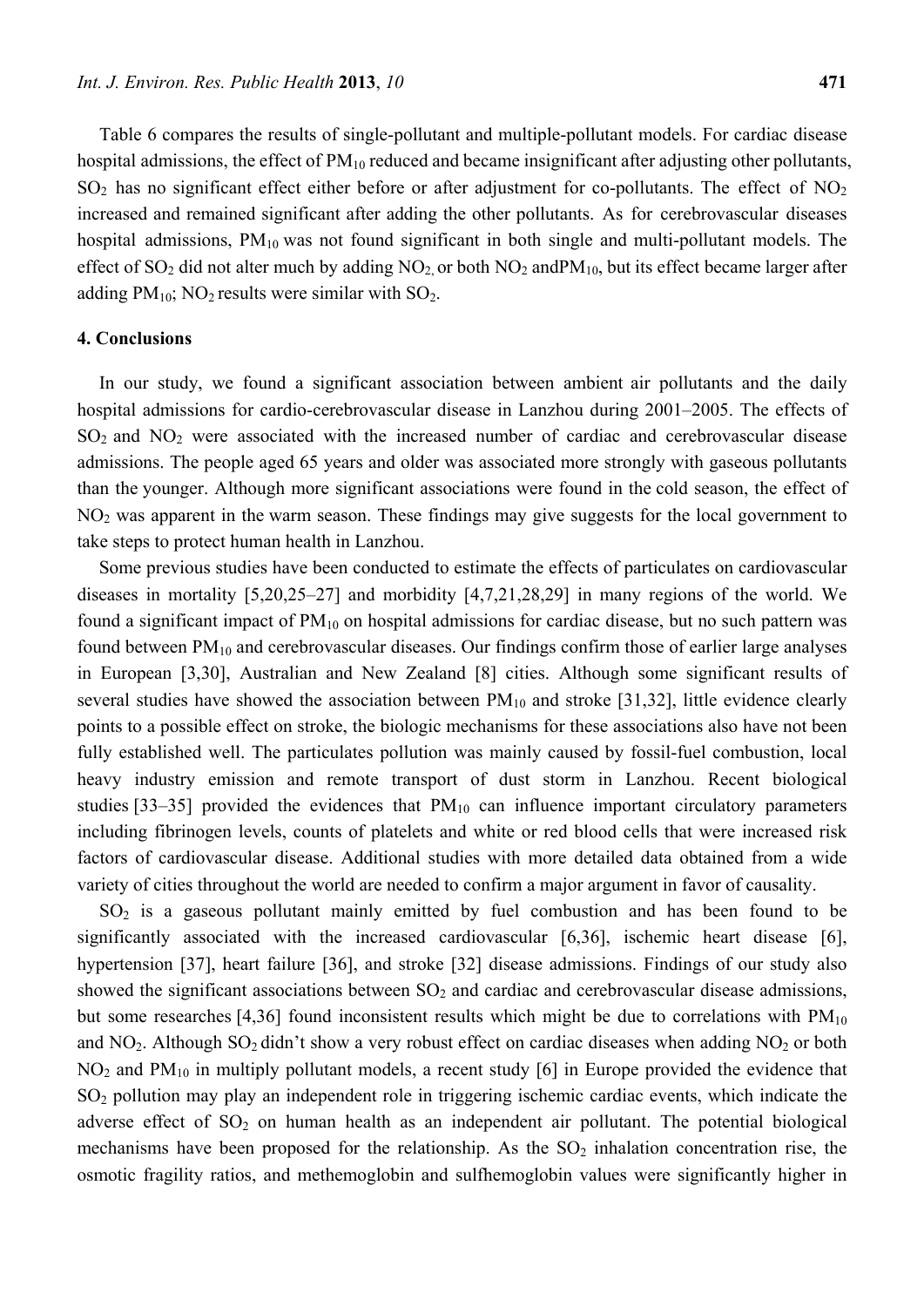blood [38]. Recent studies also found that  $SO_2$  had relevant effects on blood pressure, heart rate variability [39] and ventricular arrhythmia [40].

Of the pollutants we considered, the significant associations with  $NO<sub>2</sub>$  were the most robust in single and multiple pollutant models in our study. This result was consistent with some studies [32,37], but conflict with the other findings [4]. According to the research [41], motor vehicle exhaust and industrial emissions were the major anthropogenic sources of  $NO<sub>2</sub>$  in Lanzhou. The adverse effect of NO2 on cardiovascular diseases has been widely reported mainly in urban areas. Studies on the biological mechanism of cardiovascular impairments due to gaseous pollutants found that the increase in NO2 was associated with increased plasma fibrinogen [42], platelet counts [33] and arrhythmia [43]. Increasing  $NO<sub>2</sub>$  exposure also found to be associated with decreasing the standard deviation of all normal-to-normal intervals (SDNN) [44] which was a risk marker in patients with left ventricular systolic dysfunction (LVSD) [45]. All these adverse effects may in turn activate circulatory pathways and impair cardiovascular function.

Elderly people had higher estimates for cardiac-cerebrovascular admissions for gaseous pollutants than the younger except the effect estimate of  $SO<sub>2</sub>$  on cardiac hospital admissions in this study. Some studies have suggested that gaseous pollutant from outdoor sources has stronger effect on the elderly than younger people [8,36]. Another research of the public health and air pollution in Asia (PAPA) study [46] showed sex, age and education may modify the health effects of outdoor air pollution in Shanghai, and females and the elderly were more vulnerable to outdoor air pollution. Actually elderly people constitute the largest proportion of cardiovascular illness and death; they were usually susceptible to air pollution as the high-risk group compared with younger people. Especially for those patients with cardiorespiratory diseases, we hypothesized that these elderly people may not adjust well to the serious air pollution. So the identification of target diseases and high risk groups would be useful in finding suitable air quality guidelines in environmental health [36].

Our findings showed the significant association between air pollutants and hospital admissions in both the cold and warm season. Generally, the concentrations of air pollutants were higher and more variable in the cold season than in the warm season in Lanzhou, and the more significant effects of air pollutants on cardio-cerebrovascular disease admissions were found accordingly in the cold season, which is consistent with several studies in Shanghai [14] and Hong Kong [4]. The observation of stronger effects of air pollutants in the cold season might be due to the special topography characteristics and regional meteorology in Lanzhou. Lanzhou is located in a narrow (2–8 km width) and long (40 km), valley surrounded by mountains with the Yellow River flowing across the city. And in such a valley, the weather is generally stable with weak wind and strong inversions. The topographic characteristics make Lanzhou vulnerable to the air pollution, particularly in winter [47]. Additionally, except the traffic and industrial process emissions, increased winter domestic coal consumption exerted a strong influence on ambient pollutant concentrations [41]. On the other hand, we also observed the high effect of  $NO<sub>2</sub>$  in the warm season. The consistent results were also found that the stronger effect of  $NO<sub>2</sub>$  on cardiovascular disease at the higher temperature level in Wuhan [48] and Taiwan [32]. There were some possible reasons for this phenomenon. Firstly, with the development of urbanization process, the volumes of vehicular traffic were increasing which might be the main resource of NOx. In addition, in the warm season, with higher temperature and insolation rates, ambient ozone levels increased which may result in the oxidation processes of NO to  $NO<sub>2</sub>$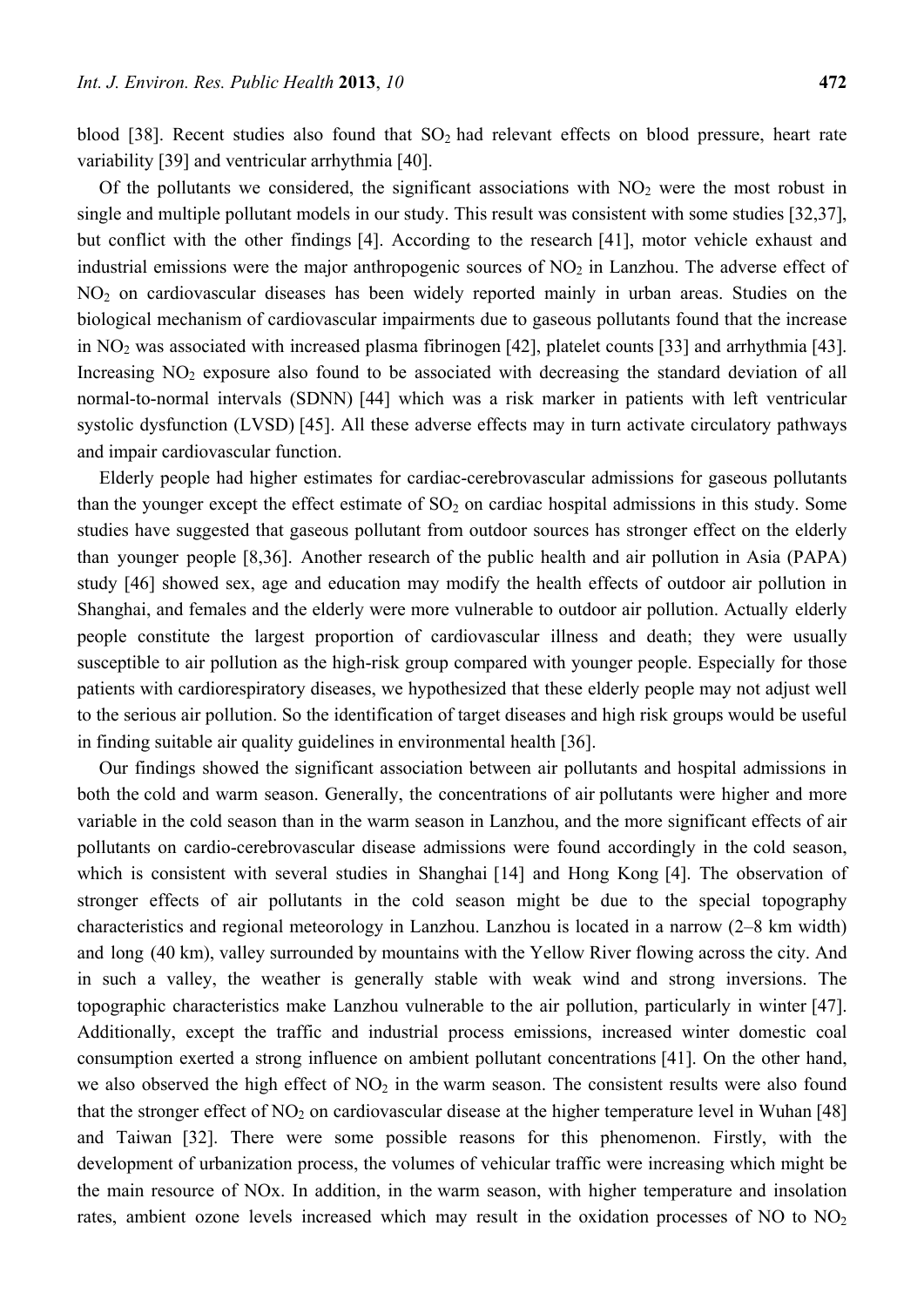enhanced [41]. So, it was considered the interaction effect of gaseous pollutants exposure and the season may be existed and the potential mechanism should be studied further.

Our study has several limitations. Firstly, like other ecological studies, we just use the average of monitoring results across different stations as surrogates of personal exposure level to ambient air pollution. The use of ambient rather than personal exposure measures is expected to result in exposure misclassification. However, this misclassification is expected to lead one to underestimate the relative risk [49]. And the difference between these proxy values and the true exposures are an inherent and unavoidable type of measurement error [14]. Secondly, due to the date of symptom onset likely preceded the date of admission in a proportion of cases, there is a delay from the onset of an increase in the air pollutant level to hospital admission for cardio-cerebrovascular diseases. Thirdly, the data of hospital admissions we collected was limited in four hospitals, a select basis may exist in our study.

In summary, we observed significant associations between exposure to gaseous pollutants  $(SO<sub>2</sub>$  and NO2) and increased hospital admissions for cardio-cerebrovascular disease in Lanzhou. Our finding strengthens the evidence of the short-term effect of gaseous pollutants on cardio-cerebrovascular diseases for morbidity in a heavily polluted city of western China. This work may have many implications for the redesigning of public health policy regarding the air pollution in Lanzhou.

## **Acknowledgments**

We thank the Professional Services for Meteorology, Environment and Public Health of the National Scientific Data Sharing Platform for Population and Health for collecting data. The study was supported by the Gong-Yi Program of China Meteorological Administration (GYHY201106034), National Natural Science Foundation of China (41075103) and National Natural Science Foundation of China (41075102).

#### **Conflict of Interest**

The authors declare they have no competing financial interests.

# **References**

- 1. WHO. *Cause of Death 2008*. Available online: http://www.who.int/healthinfo/global\_burden\_ disease/cod 2008 sources methods.pdf (accessed on 25 December 2012).
- 2. He, J.; Gu, D.; Wu, X.; Reynolds, K.; Duan, X.; Yao, C.; Wang, J.; Chen, C.-S.; Chen, J.; Wildman, R.P.; *et al.* Major causes of death among men and women in China. *N. Engl. J. Med.*  **2005**, *353*, 1124–1134.
- 3. Larrieu, S.; Jusot, J.-F.; Blanchard, M.; Prouvost, H.L.N.; Declercq, C.; Fabre, P.; Pascal, L.; Tertre, A.L.; Wagner, V.R.N.; Rivie're, S.P.; *et al.* Short term effects of air pollution on hospitalizations for cardiovascular diseases in eight French cities: The psas program. *Sci. Total Envir.* **2007**, *387*, 105–112.
- 4. Wong, C.M.; Atkinson, R.W.; Anderson, H.R.; Hedley, A.J.; Ma, S.; Chau, P.Y.; Lam, T.H. A tale of two cities: Effects of air pollution on hospital admissions in Hong Kong and London compared. *Environ. Health Perspect.* **2002**, *110*, 67–77.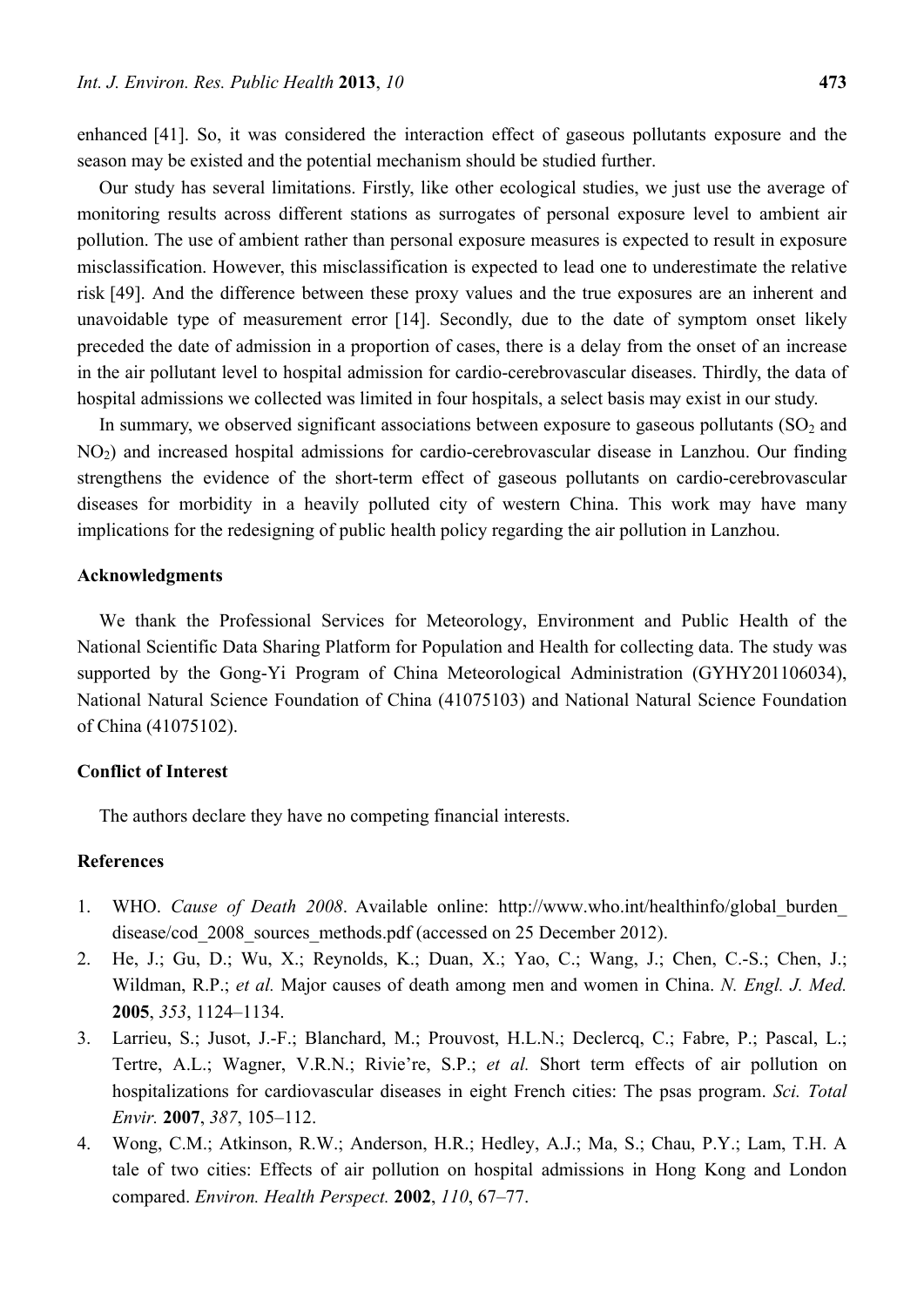- 5. Wong, C.-M.; Vichit-Vadakan, N.; Kan, H.; Qian, Z. Public health and air pollution in Asia (PAPA): A multicity study of short-term effects of air pollution on mortality. *Environ. Health Perspect.* **2008**, *116*, 1195–1202.
- 6. Sunyer, J.; Ballester, F.; Tertre, A.L.; Atkinson, R.; Ayres, J.G.; Forastiere, F.; Forsberg, B.; Vonk, J.M.; Bisanti, L.; Tenías, J.M;. *et al.* The association of daily sulfur dioxide air pollution levels with hospital admissions for cardiovascular diseases in Europe (the Aphea-II study). *Eur. Heart J.*  **2003**, *24*, 752–760.
- 7. Ballester, F.; Rodriguez, P.; Iniguez, C.; Saez, M.; Daponte, A.; Galan, I.; Taracido, M.; Arribas, F.; Bellido, J.; Cirarda, F.B.; *et al.* Air pollution and cardiovascular admissions association in Spain: Results within the emecas project. *J. Epidemiol. Community Health* **2006**, *60*, 328–336.
- 8. Barnett, A.G.; Williams, G.M.; Schwartz, J.; Best, T.L.; Neller, A.H.; Petroeschevsky, A.L.; Simpson, R.W. The effects of air pollution on hospitalizations for cardiovascular disease in elderly people in australian and New Zealand cities. *Environ. Health Perspect.* **2006**, *114*, 1018–1023.
- 9. Poloniecki, J.D.; Atkinson, R.W.; de Leon, A.P.; Anderson, H.R. Daily time series for cardiovascular hospital admissions and previous day's air pollution in London, UK. *Occup. Environ. Med.* **1997**, *54*, 535–540.
- 10. Chang, C.-C.; Tsai, S.-S.; Ho, S.-C.; Yang, C.-Y. Air pollution and hospital admissions for cardiovascular disease in Taipei, Taiwan. *Environ. Res.* **2005**, *98*, 114–119.
- 11. Guo, Y.; Jia, Y.; Pan, X.; Liu, L.; Wichmann, H.E. The association between fine particulate air pollution and hospital emergency room visits for cardiovascular diseases in Beijing, China. *Sci. Total Environ.* **2009**, *407*, 4826–4830.
- 12. Pan, X.; Yang, M.; Fan, T. Time-series analysis of air pollution and cardiovascular mortality in Beijing, China. *Epidemiology* **2008**, *19*, S170–S171.
- 13. Kan, H.; Chen, B. A case-crossover analysis of air pollution and daily mortality in Shanghai. *J. Occup. Health* **2003**, *45*, 119–124.
- 14. Chen, R.; Chu, C.; Tan, J.; Cao, J.; Song, W.; Xu, X.; Jiang, C.; Ma, W.; Yang, C.; Chen, B.; *et al.* Ambient air pollution and hospital admission in Shanghai, China. *J. Hazard. Mater.* **2010**, *181*, 234–240.
- 15. Guo, Y.; Barnett, A.G.; Zhang, Y.; Tong, S.; Yu, W.; Pan, X. The short-term effect of air pollution on cardiovascular mortality in Tianjin, China: Comparison of time series and case-crossover analyses. *Sci. Total Envir.* **2010**, *409*, 300–306.
- 16. Xu, Z.; Yu, D.; Jing, L.; Xu, X. Air pollution and daily mortality in Shenyang, China. *Arch. Environ. Health* **2000**, *55*, 115–120.
- 17. Qi, B.; Zhang, Z.; Zhu, X.; Ma, M.; Ding, X. Environment and atmospheric pollution. Gansu Province, China. *Gansu Nationality Press* **2001**, 200–252 (In Chinese).
- 18. WHO. *Urban Outdoor Air pollution Database*. Available online: http://www.who.int/ phe/health\_topics/outdoorair/databases/en/index.html (accessed on 10 August 2012)
- 19. Kan, H.; Chen, B.; Hong, C. Health impact of outdoor air pollution in china: Current knowledge and future research needs. *Environ. Health Perspect.* **2009**, *117*, A187.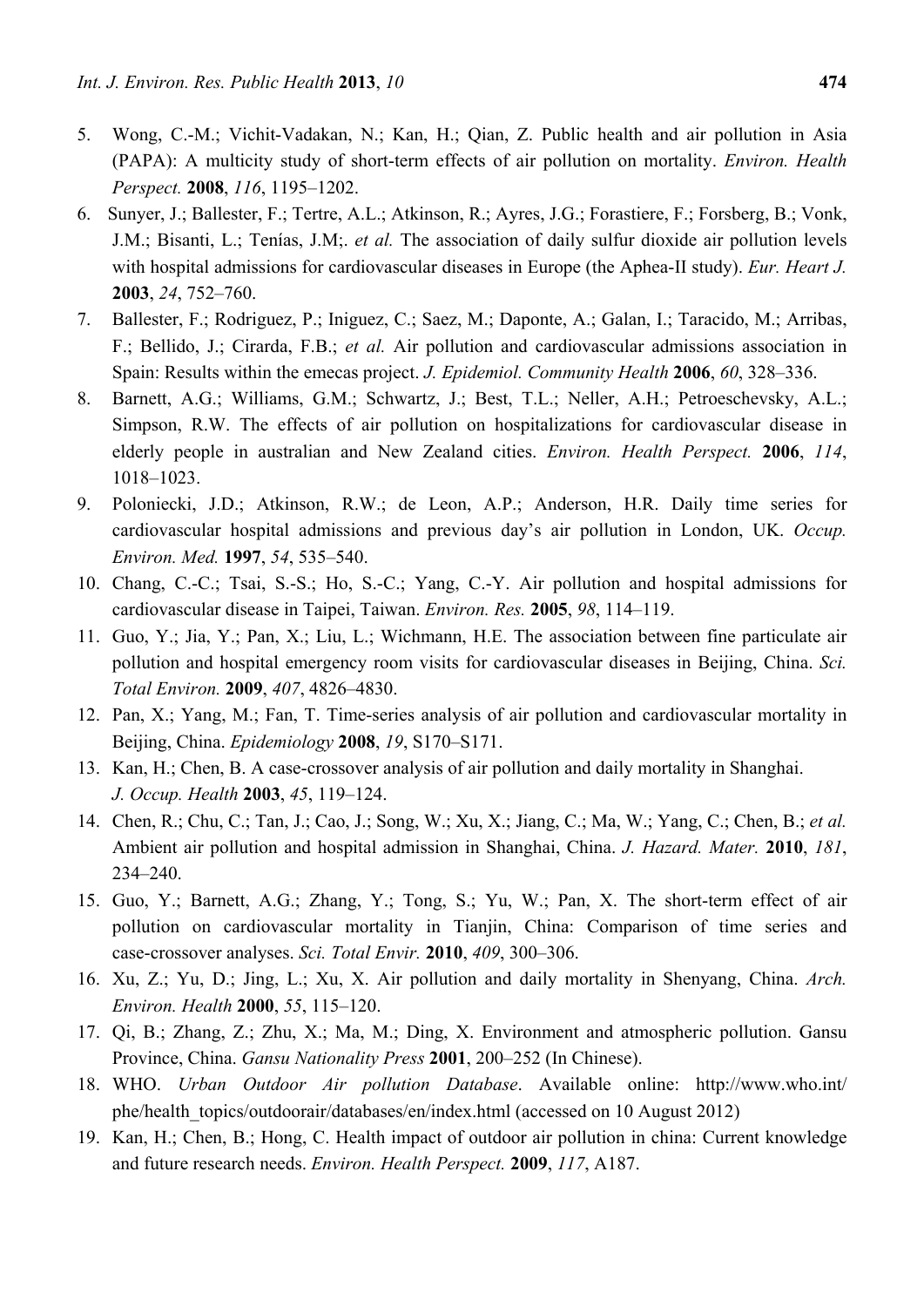- 20. Samoli, E.; Analitis, A.; Touloumi, G.; Schwartz, J.; Anderson, H.R.; Sunyer, J.; Bisanti, L.; Zmirou, D.; Vonk, J.M.; Pekkanen, J.; *et al.* Estimating the exposure-response relationships between particulate matter and mortality within the Aphea multicity project. *Environ. Health Perspect.* **2005**, *113*, 88–95.
- 21. Cao, J.; Li, W.; Tan, J.; Song, W.; Xu, X.; Jiang, C.; Chen, G.; Chen, R.; Ma, W.; Chen, B.; *et al.* Association of ambient air pollution with hospital outpatient and emergency room visits in Shanghai, China. *Sci. Total Envir.* **2009**, *407*, 5531–5536.
- 22. Ren, C.; Williams, G.M.; Tong, S. Does particulate matter modify the association between temperature and cardiorespiratory diseases? *Environ. Health Perspect.* **2006**, *114*, 1690–1696.
- 23. Hastie, T.; Tibshirani, R. Generalized additive models for medical research. *Stat. Methods Med. Res.* **1995**, *4*, 187–196.
- 24. Ren, C.; Williams, G.M.; Mengersen, K.; Morawska, L.; Tong, S. Does temperature modify short-term effects of ozone on total mortality in 60 large eastern us communities?—An assessment using the nmmaps data. *Environ. Int.* **2008**, *34*, 451–458.
- 25. Zhang, F.; Li, L.; Krafft, T.; Lv, J.; Wang, W.; Pei, D. Study on the association between ambient air pollution and daily cardiovascular and respiratory mortality in an urban district of Beijing. *Int J. Environ. Res. Public Health* **2011**, *8*, 2109–2123.
- 26. Yu, I.T.S.; Zhang, Y.H.; San Tam, W.W.; Yan, Q.H.; Xu, Y.J.; Xun, X.J.; Wu, W.; Ma, W.J.; Tian, L.W.; Tse, L.A.; *et al.* Effect of ambient air pollution on daily mortality rates in Guangzhou, China. *Atmos. Environ.* **2012**, *46*, 528–535.
- 27. Chen, R.; Li, Y.; Ma, Y.; Pan, G.; Zeng, G.; Xu, X.; Chen, B.; Kan, H. Coarse particles and mortality in three chinese cities: The China air pollution and health effects study (capes). *Sci. Total Environ.* **2011**, *409*, 4934–4938.
- 28. Dominici, F.; Peng, R.D.; Bell, M.L.; Pham, L.; McDermott, A.; Zeger, S.L.; Samet, J.M. Fine particulate air pollution and hospital admission for cardiovascular and respiratory diseases. *JAMA*  **2006**, *295*, 1127–1134.
- 29. Ballester, F.; Tenias, J.M.; Perez-Hoyos, S. Air pollution and emergency hospital admissions for cardiovascular diseases in Valencia, Spain. *J. Epidemiol Community Health* **2001**, *55*, 57–65.
- 30. Le Tertre, A.; Medina, S.; Samoli, E.; Forsberg, B.; Michelozzi, P.; Boumghar, A.; Vonk, J.M.; Bellini, A.; Atkinson, R.; Ayres, J.G.; *et al.* Short-term effects of particulate air pollution on cardiovascular diseases in eight European cities. *J. Epidemiol. Community Health* **2002**, *56*, 773–779.
- 31. Wellenius, G.A.; Schwartz, J.; Mittleman, M.A. Air pollution and hospital admissions for ischemic and hemorrhagic stroke among medicare beneficiaries. *Stroke* **2005**, *36*, 2549–2553.
- 32. Tsai, S.-S.; Goggins, W.B.; Chiu, H.-F.; Yang, C.-Y. Evidence for an association between air pollution and daily stroke admissions in Kaohsiung, Taiwan. *Stroke* **2003**, *34*, 2612–2616.
- 33. Schwartz, J. Air pollution and blood markers of cardiovascular risk. *Environ. Health Perspect.*  **2001**, *109 (Suppl 3)*, 405–409.
- 34. Peters, A.; Doring, A.; Wichmann, H.E.; Koenig, W. Increased plasma viscosity during an air pollution episode: A link to mortality? *Lancet* **1997**, *349*, 1582–1587.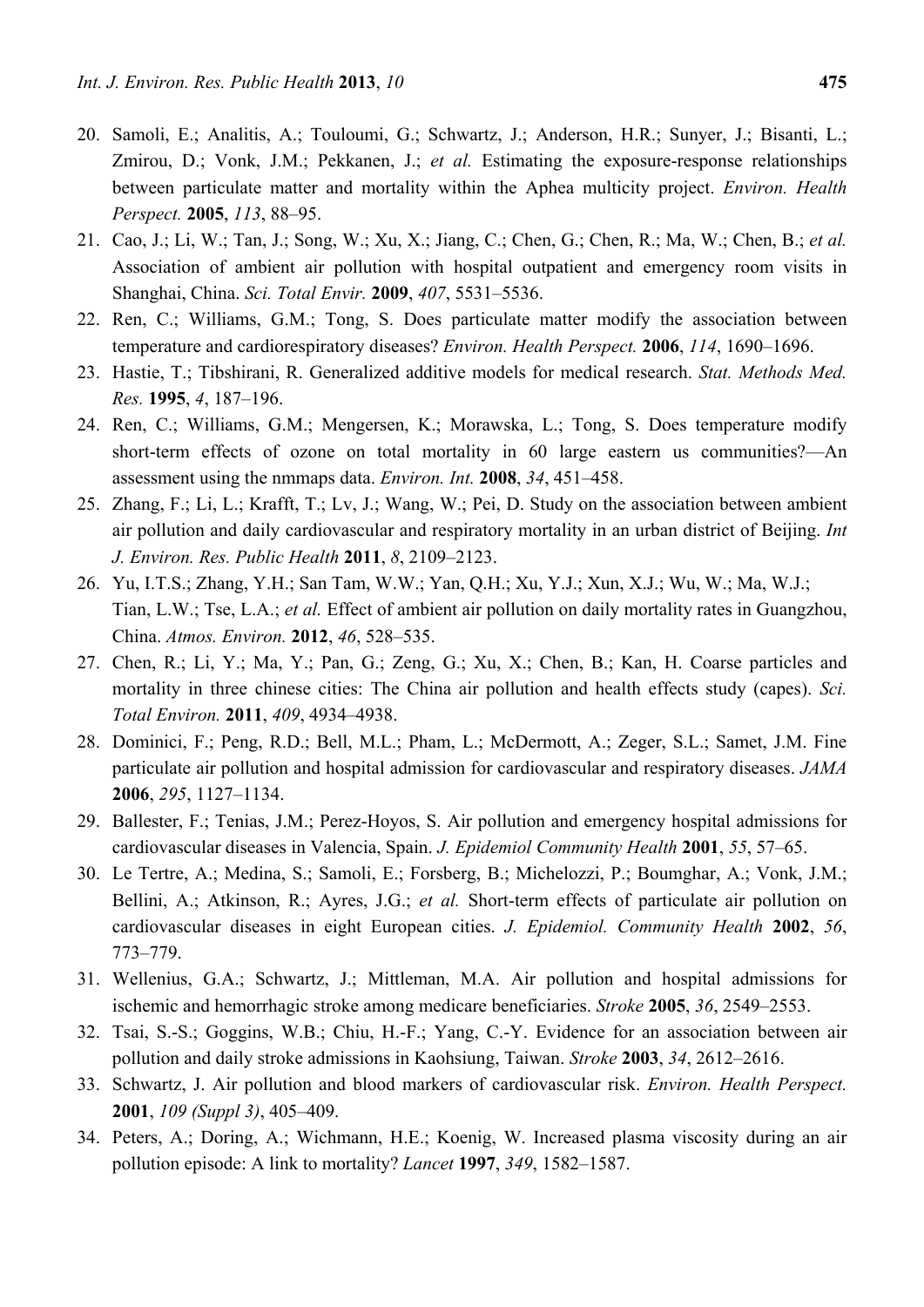- 35. Seaton, A.; Soutar, A.; Crawford, V.; Elton, R.; McNerlan, S.; Cherrie, J.; Watt, M.; Agius, R.; Stout, R. Particulate air pollution and the blood. *Thorax* **1999**, *54*, 1027–1032.
- 36. Wong, T.W.; Lau, T.S.; Yu, T.S.; Neller, A.; Wong, S.L.; Tam, W.; Pang, S.W. Air pollution and hospital admissions for respiratory and cardiovascular diseases in hong kong. *Occup. Environ. Med.* **1999**, *56*, 679–683.
- 37. Guo, Y.; Tong, S.; Li, S.; Barnett, A.; Yu, W.; Zhang, Y.; Pan, X. Gaseous air pollution and emergency hospital visits for hypertension in Beijing, China: A time-stratified case-crossover study. *Environ. Health* **2010**, *9*, No. 57.
- 38. Etlik, O.; Tomur, A.; Kutman, M.N.; Yorukan, S.; Duman, O. The effects of sulfur dioxide inhalation and antioxidant vitamins on red blood cell lipoperoxidation. *Environ. Res.* **1995**, *71*, 25–28.
- 39. de Paula Santos, U.; Braga, A.L.; Giorgi, D.M.; Pereira, L.A.; Grupi, C.J.; Lin, C.A.; Bussacos, M.A.; Zanetta, D.M.; do Nascimento Saldiva, P.H.; Filho, M.T. Effects of air pollution on blood pressure and heart rate variability: A panel study of vehicular traffic controllers in the city of Sao Paulo, Brazil. *Eur. Heart J.* **2005**, *26*, 193–200.
- 40. Routledge, H.C.; Manney, S.; Harrison, R.M.; Ayres, J.G.; Townend, J.N. Effect of inhaled sulphur dioxide and carbon particles on heart rate variability and markers of inflammation and coagulation in human subjects. *Heart* **2006**, *92*, 220–227.
- 41. Ta, W.; Wang, T.; Xiao, H.; Zhu, X.; Xiao, Z. Gaseous and particulate air pollution in the Lanzhou valley, China. *Sci. Total Envir.* **2004**, *320*, 163–176.
- 42. Pekkanen, J.; Brunner, E.J.; Anderson, H.R.; Tiittanen, P.; Atkinson, R.W. Daily concentrations of air pollution and plasma fibrinogen in London. *Occup. Environ. Med.* **2000**, *57*, 818–822.
- 43. Santos, U.P.; Terra-Filho, M.; Lin, C.A.; Pereira, L.A.; Vieira, T.C.; Saldiva, P.H.; Braga, A.L. Cardiac arrhythmia emergency room visits and environmental air pollution in Sao Paulo, Brazil. *J. Epidemiol. Commun. Health* **2008**, *62*, 267–272.
- 44. Chan, C.C.; Chuang, K.J.; Su, T.C.; Lin, L.Y. Association between nitrogen dioxide and heart rate variability in a susceptible population. *Eur. J. Cardiovasc. Prev. Rehabil.* **2005**, *12*, 580–586.
- 45. de Sousa, M.R.; Barbosa, M.P.; Lombardi, F.; Ribeiro, A.L. Standard deviation of normal interbeat intervals as a risk marker in patients with left ventricular systolic dysfunction: A meta-analysis. *Int. J. Cardiol.* **2010**, *141*, 313–316.
- 46. Kan, H.; London, S.J.; Chen, G.; Zhang, Y.; Song, G.; Zhao, N.; Jiang, L.; Chen, B. Season, sex, age, and education as modifiers of the effects of outdoor air pollution on daily mortality in Shanghai, China: The public health and air pollution in Asia (PAPA) study. *Environ. Health Perspect.* **2008**, *116*, 1183–1188.
- 47. Chu, P.C.; Chen, Y.; Lu, S.; Li, Z.; Lu, Y. Particulate air pollution in lanzhou china. *Environ. Int.*  **2008**, *34*, 698–713.
- 48. Qian, Z.; He, Q.; Lin, H.M.; Kong, L.; Bentley, C.M.; Liu, W.; Zhou, D. High temperatures enhanced acute mortality effects of ambient particle pollution in the "oven" city of Wuhan, China. *Environ. Health Perspect.* **2008**, *116*, 1172–1178.